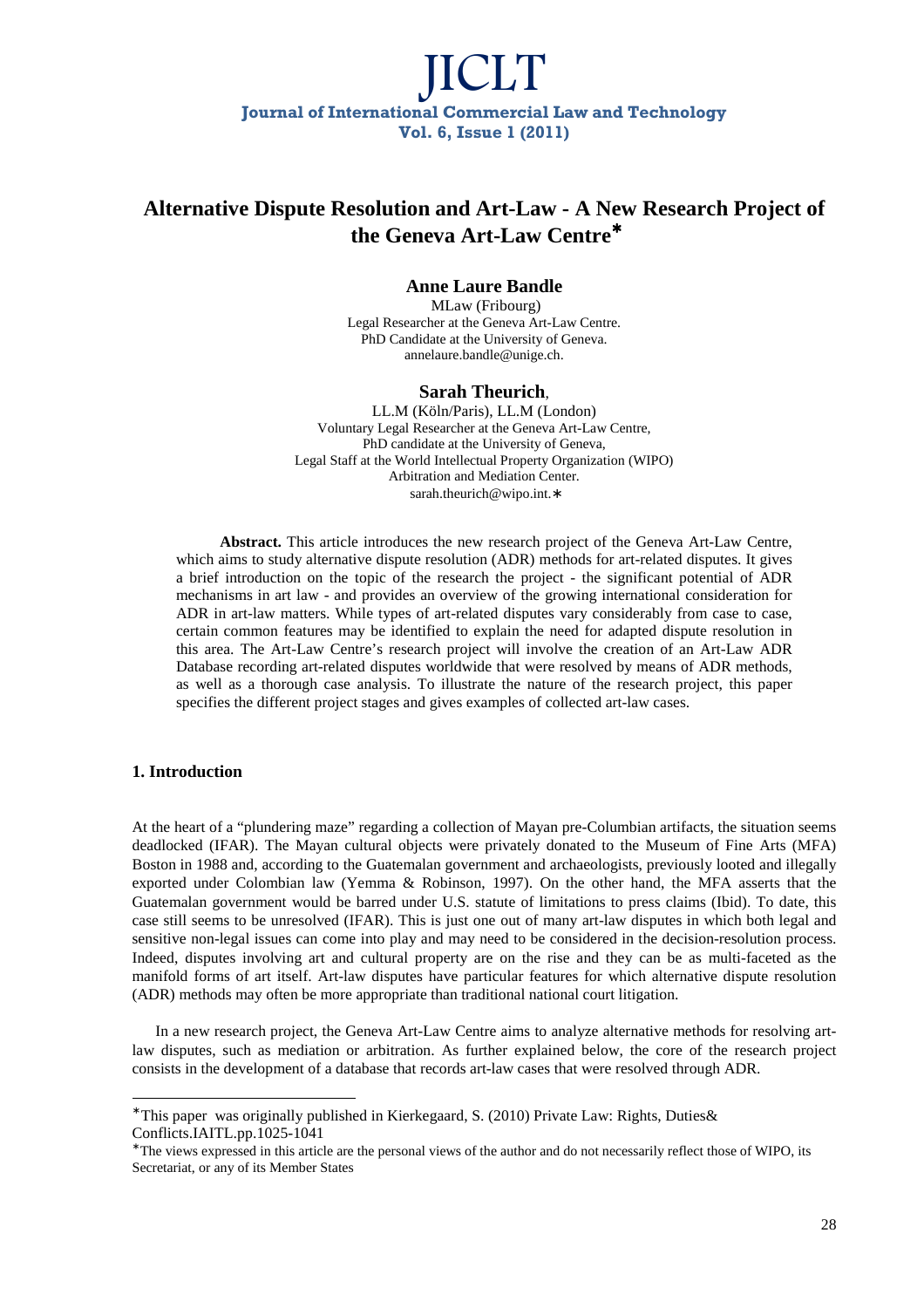The Geneva Art-Law Centre was the first institution in Europe entirely devoted to research in the field of art law and cultural property. It was created in 1991 as a non-profit Swiss foundation and is now fully integrated in the Law Faculty of the University of Geneva. Its board of trustees, directors and advisors include legal academics as well as representatives from the art world. It promotes and coordinates research in the field of art law in an interdisciplinary manner. In particular, the Art-Law Centre offers teaching, organizes symposia and seminars, provides legal advice to public and private entities, issues publications and operates a specialized documentation centre with numerous art law references.<sup>1</sup> Similar institutions have now been established in other countries such as Australia<sup>2</sup>, France<sup>3</sup>, Germany<sup>4</sup> and the United Kingdom<sup>5</sup>, and the interest for art law has been growing worldwide ever since.

The following provides a brief background on the potential of ADR for resolving art-law disputes and explains the nature of the new research project of the Art-Law Centre, by referring to examples of collected cases, such as the mediation settlement between Saint-Gall and Zurich for the return of war-looted cultural objects, the negotiation agreement regarding drawings belonging to the Feldmann family and the well known arbitration concerning the restitution to Maria Altmann of various Klimt masterpieces by the Austrian Republic.

### **2. Why ADR for Art-Law Disputes?**

-

#### *2.1 Particular Features of Art-Law Disputes*

While there is no definition of art law, it can be understood as an interdisciplinary area that includes "all the aspects of law that are connected with the creation, exhibition, reproduction, sale and transfer of property of both works of art and cultural objects", and concerns "legal fields as varied as international law (both public and private), property law, copyright, insurance, customs and tax law".<sup>6</sup>

Art-law disputes are equally diverse and may involve a variety of private or public parties, such as artists, auction houses, art collectors and dealers, galleries, indigenous communities, museums, States, and many more. Such disputes may be contractual, relating for example to art sales, loan or insurance agreements. They may also be non-contractual, concerning for example the restitution of a work of art that has been stolen from its original owner, or the return of an illicitly exported cultural object.

While there are a variety of types of art-law disputes, certain common features may be identified in such disputes that explain the need for adapted dispute resolution methods in this area. For example, some authors regard the nature of the objects involved in such disputes as special in light of their "cultural and immaterial value" (Byrne-Sutton, 1998, p.447). Also, the subject matter is often specific, which is why legal and technical expertise is important for the resolution of such disputes, which a national judge may not always have.

Art-law disputes are often international, involving parties from different cultural backgrounds. In international art-law disputes, several national court actions may need to be introduced in the jurisdictions concerned by the dispute. This may not only be costly and lengthy, but there may also be potential conflict of laws issues, as well as a risk of contradictory outcomes as legislation on art law is not fully harmonized. For example, civil and common law countries have a different approach as to the good-faith acquisition of stolen

<sup>&</sup>lt;sup>1</sup> For more details, see the Art-Law Centre's website at www.art-law.org (Retrieved September 6, 2010).

<sup>&</sup>lt;sup>2</sup> See the Arts Law Centre of Australia, www.artslaw.com.au/ (Retrieved September 6, 2010).

<sup>3</sup> See the Centre of Studies on International Legal Cooperation (*Centre d'Etudes sur la Coopération Juridique Internationale*) CECOJI-GDRI, Poitiers (France), below in section 0.

<sup>4</sup> See The Institute of Art and Law IFKUR (*Institut für Kunst und Recht*), Heidelberg (Germany), http://ifkur.de (Retrieved September 6, 2010).<br> $5 S_{0.0}$  The Institute of

See The Institute of Art and Law, Builth Wells (United Kingdom), www.ial.uk.com / (Retrieved September 6, 2010).

<sup>&</sup>lt;sup>6</sup> See the Art-Law Centre's website www.art-law.org/centre/presentation\_en.html (Retrieved September 6, 2010).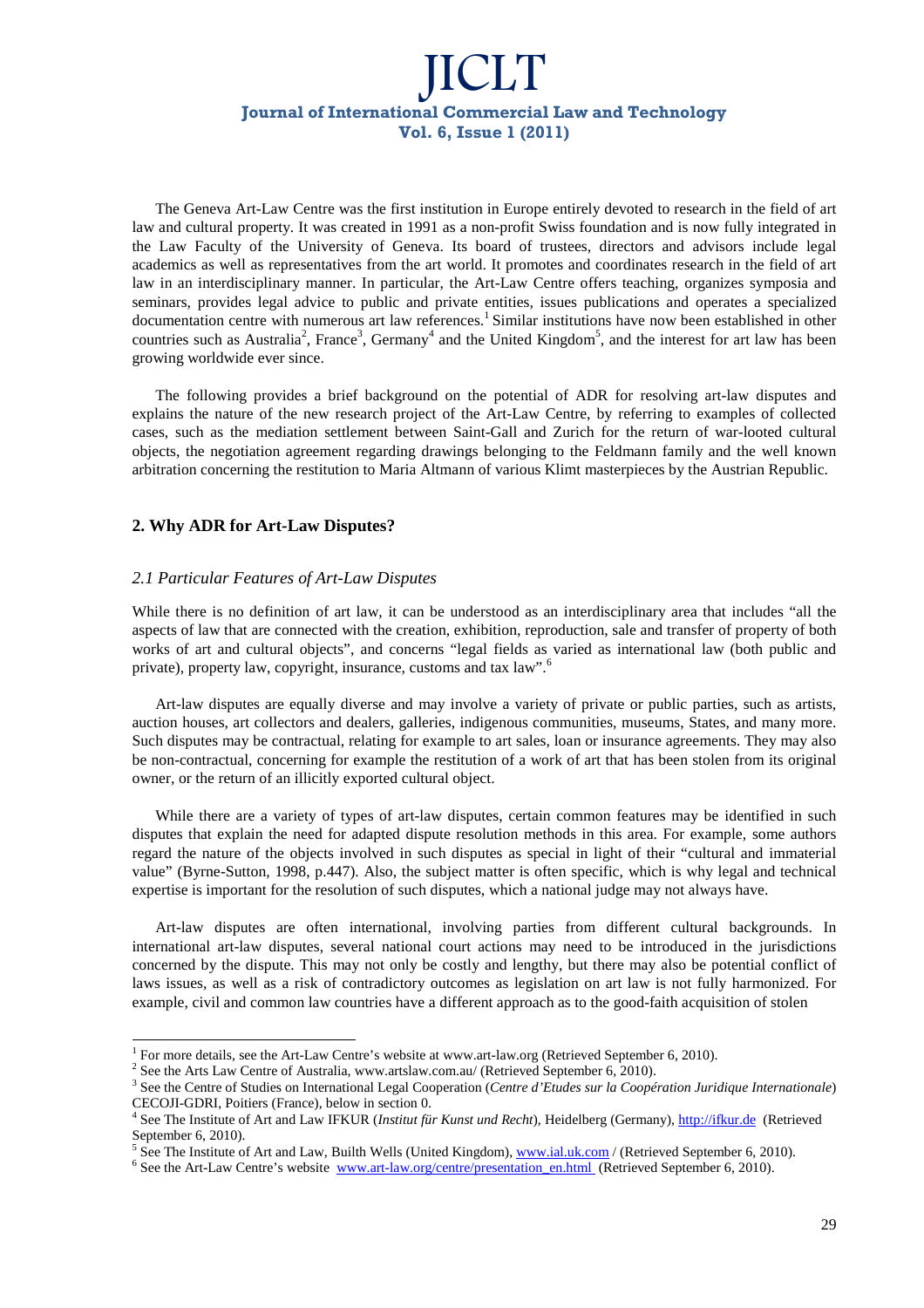cultural property (Renold, 2003). In that light, truly neutral and international dispute resolution methods are needed to address these concerns.

Further, art-law disputes may raise sensitive, not necessarily legal issues, of a cultural, emotional, ethical, historical, moral, political, religious, or spiritual nature. For instance, this may be the case where an indigenous community is involved that claims from a museum the return of a cultural object that it regards as sacred. Finally, remedies traditionally available in court, such as monetary damages, may not always be appropriate in art-law disputes, which may require more sustainable and creative solutions.

#### *2.2 Benefits of ADR for Resolving Art-Law Disputes*

Litigation in a national court may be entirely appropriate in certain art-law disputes, for example where an uncooperative party is involved, or where a legal precedent is sought. However, court litigation is generally a public process that concludes with a winning and a losing party, which may affect professional relationships in the art-market and may not necessarily take account of all the interests and issues at stake.

In light of the particular features of art-law disputes, many authors have recognized the benefits of ADR (Cornu & Renold, 2010; Palmer, 2009; Siehr, 2009, 2000; Theurich, 2009, July; Kaufmann-Kohler, 1999; Byrne-Sutton, 1998).

ADR can be defined as private, out-of-court dispute resolution mechanisms, which allow parties to resolve their dispute in a more flexible, time and cost efficient way, giving them control over the process and the possibility to select one or several qualified independent mediators, arbitrators or experts. ADR mechanisms are generally consensual and can only be used if all parties consent to submitting their dispute to ADR (WIPO Arbitration and Mediation Center, 2007; Lew, Mistelis, & Kröll, 2003).

Mediation is an informal procedure in which a mediator helps parties to settle their dispute through facilitating dialogue and helping identifying their interests but without imposing any decision (WIPO Arbitration and Mediation Center, 2009a). In arbitration, an arbitrator renders a final and binding decision (arbitral award) on the parties' dispute that is internationally enforceable under the New York Convention on the Recognition and Enforcement of Foreign Arbitral Awards (1958).<sup>7</sup>

Considering the nature of ADR as described above, the benefits of ADR for the resolution of art-law disputes appear clear. For example, parties can choose the person of the mediator or arbitrator with the necessary expertise of the art law issues at stake and an understanding of the cultural backgrounds. Hence, in an art restitution dispute, parties could for instance appoint a mediator or arbitrator who is a specialist of art-restitution policies.

ADR also allows parties to resolve an international art-law dispute that concerns different jurisdictions in a single neutral procedure. Parties can for example choose the applicable law, language and place of mediation or arbitration. This has the advantage of avoiding potential conflict of laws issues, and permits to choose specific art law legal instruments as applicable law.

ADR, and in particular mediation, provides a flexible forum, in which legal as well as sensitive non-legal issues may be considered. Indeed, in cases where legal obstacles, such as statutes of limitations, may bar a court action, mediation may allow parties to seek interest-based solutions that take account of moral elements. For example, in a dispute about the restitution of an artwork that was stolen from the original owner during the Second World War decades ago and since acquired in good faith by a cultural institution, both the heirs of the original owner and the cultural institution may have a moral interest in finding a balanced solution out of court. Also, in art-law disputes involving indigenous communities, ADR may be a forum in which customary laws can

l

 $<sup>7</sup>$  On arbitration, see for example WIPO Arbitration and Mediation Center (2009b).</sup>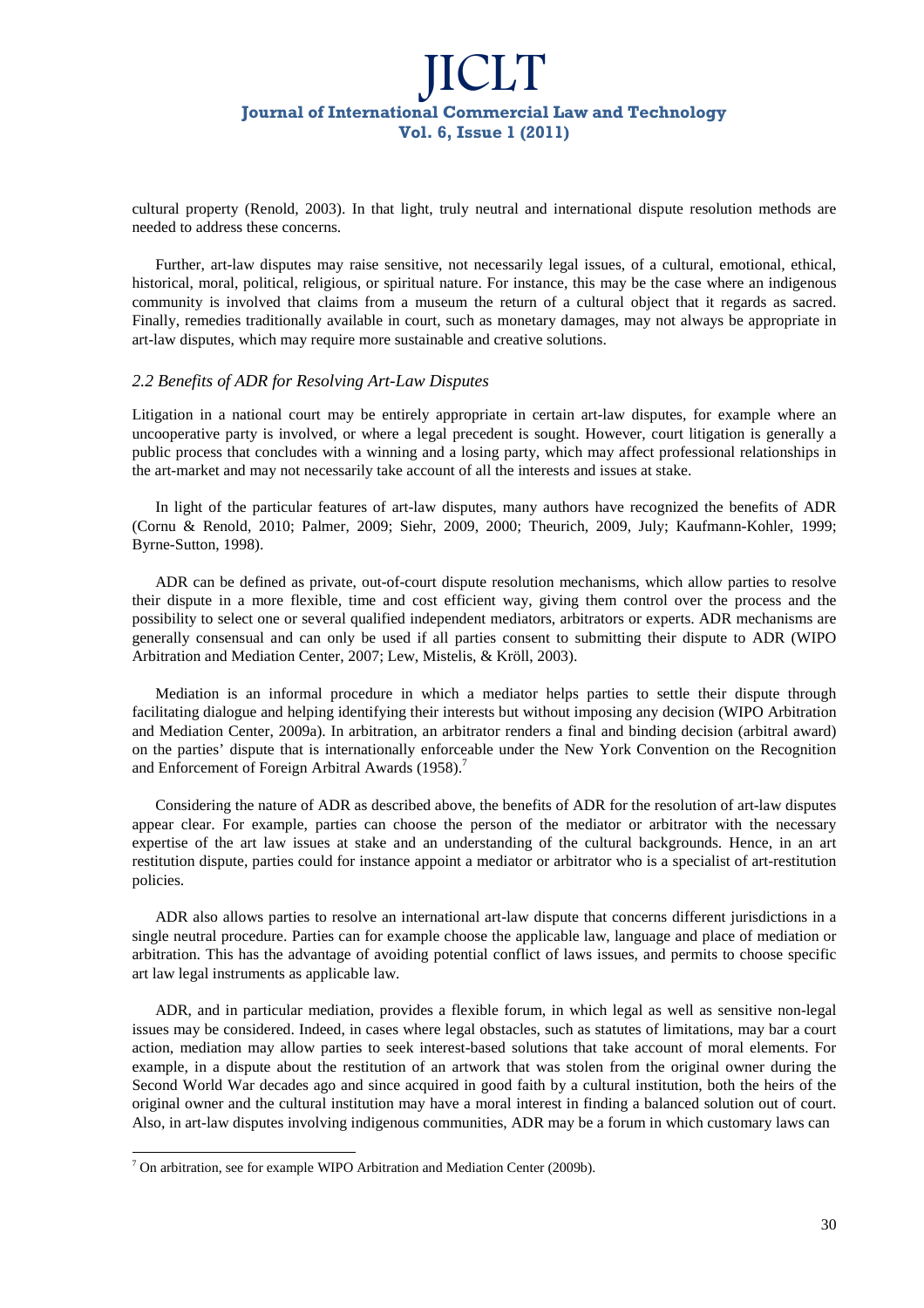be considered. A WIPO Study on "Customary Law and the Intellectual Property System in the Protection of Traditional Cultural Expressions and Traditional Knowledge" considered that customary laws may be incorporated into ADR proceedings such as to provide guidance on substantive issues in a dispute, to establish adapted procedures, and to determine certain remedies (WIPO, 2006).

Moreover, ADR allows parties to adopt mutually satisfactory solutions beyond monetary remedies. There is a wealth of possible creative solutions that parties may explore, reaching from the provision of art works in lieu of monetary damages to the conclusion of capacity building programs. In the context of art restitution disputes, authors have suggested solutions, such as the restitution of the cultural object accompanied by cultural collaboration initiatives, the recognition of the importance of a cultural object for the cultural identity of one of the parties, the conclusion of loan agreements, donations, specific ownership arrangements (such as shared ownership or the creation of a trust), the creation of a copy of the disputed cultural object, the withdrawal of a restitution claim in exchange for a monetary compensation (Cornu & Renold, 2010).

Except where otherwise required by law, ADR mechanisms allow parties, to a large extent, to keep the proceedings and outcomes confidential, and thereby preserve their reputation and professional relationships, which may be key in the international market. However, in certain art-law disputes, especially those involving considerable public interest, parties have decided to publish information about the outcome of their dispute. Such information may indeed allow parties, mediators and arbitrators to seek guidance from previous settlement agreements or arbitral awards, illustrate the application of specific legal art-law provisions, the variety of possible and available solutions, and inspire parties in their own dispute-resolution process. The development of the Geneva Art-Law Centre's database with art-law cases that were resolved through ADR may indeed contribute to making such information more accessible.

### **3. International Consideration of ADR for the Resolution of Art-Law Disputes**

The potential of ADR for the resolution of art-law disputes has been gaining increasing international consideration.

### *3.1 Institutional Level*

-

A number of international organizations and institutions have recognized the potential of ADR for the resolution of disputes in the area of art and culture.

For example, in the forum of the United Nations Educational Scientific and Cultural Organization (UNESCO)<sup>8</sup> , the Intergovernmental Committee for Promoting the Return of Cultural Property to its Countries of Origin or its Restitution in case of Illicit Appropriation (ICPRCP) has seen mediation and conciliation added to its mandate in 2005 in order to facilitate the return and restitution of cultural property (UNESCO, 2005). Specific Rules of Procedure for Mediation and Conciliation have been developed by the ICPRCP for the resolution of such disputes.<sup>9</sup>

UNESCO has been supportive of the collection of information about cases over the restitution or return of cultural property resolved through ADR, and has encouraged the new research project of the Art-Law Centre.

<sup>&</sup>lt;sup>8</sup> UNESCO is an intergovernmental organization based in Paris, France, whose mission is to contribute to the building of peace, the eradication of poverty, sustainable development and intercultural dialogue through education, the sciences, culture, communication and information (see www.unesco.org) (Retrieved September 6, 2010). It has currently 193 Member States.<br><sup>9</sup> For the status, see the ICPRCP's website at: http://portal.unesco.org/culture/en/ev.php-

URL\_ID=35283&URL\_DO=DO\_TOPIC&URL\_SECTION=201.html (Retrieved September 6, 2010).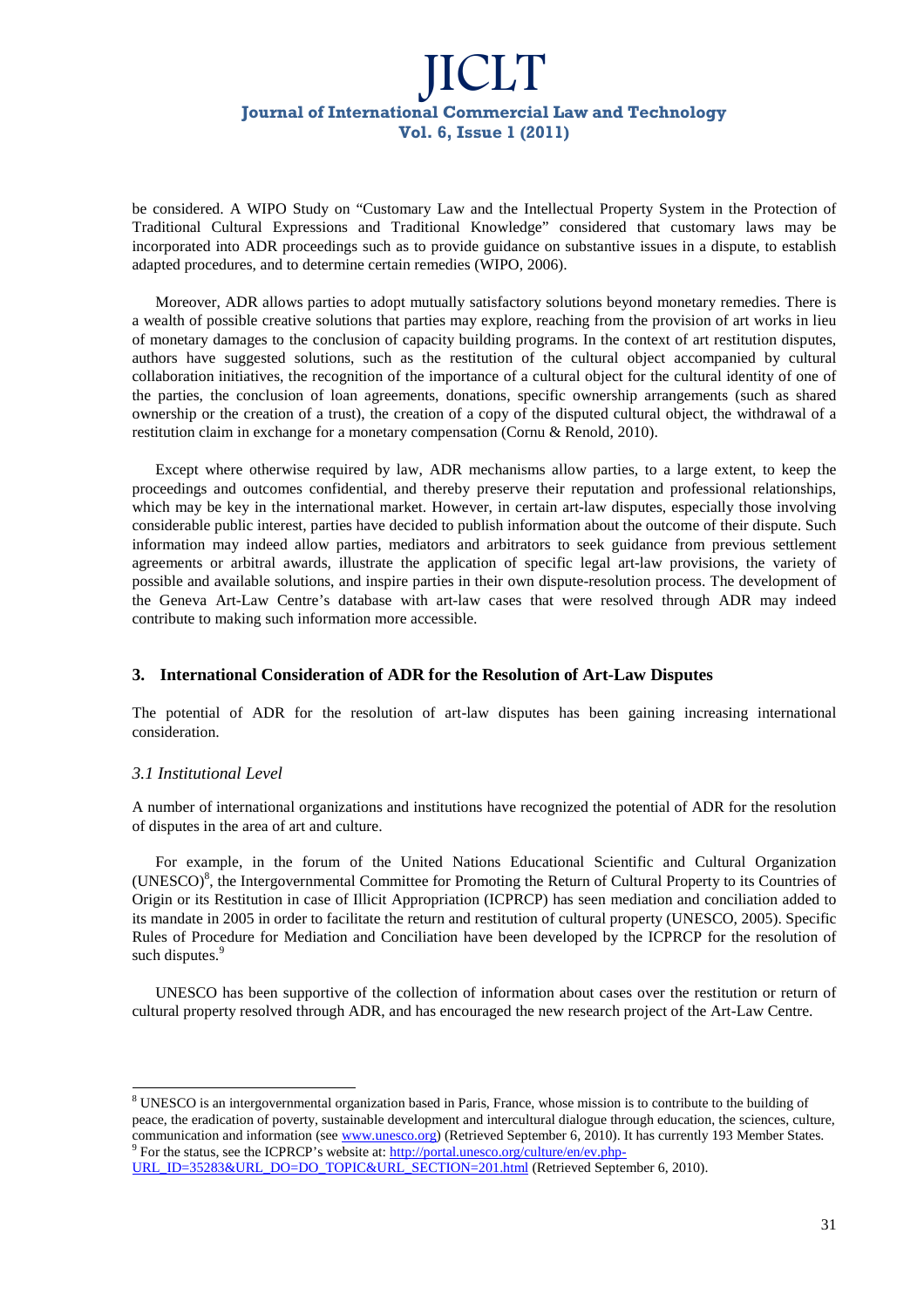The UNIDROIT Convention on Stolen or Illegally Exported Cultural Objects, adopted in 1995 under the aegis of the International Institute for the Unification of Private Law (UNIDROIT),<sup>10</sup> provides in Article 8(2) that parties may agree to submit disputes over the restitution of stolen cultural objects or the return of illegally exported cultural objects also to arbitration.

The World Intellectual Property Organization's (WIPO)<sup>11</sup> Arbitration and Mediation Center promotes since 1994, on a not-for-profit basis, neutral cost and time effective ADR of international commercial disputes between private parties.<sup>12</sup> The WIPO Arbitration and Mediation Center provides different ADR procedures under WIPO Rules, such as mediation, arbitration and expert determination.<sup>13</sup> These Rules are particularly adapted for intellectual property related disputes and have been regarded as appropriate for art-law disputes. The WIPO Arbitration and Mediation Center develops indeed tailored ADR services for art and cultural heritage disputes. It thereby collaborates with WIPO's Program on Intellectual Property and Genetic Resources, Traditional Knowledge and Traditional Cultural Expressions /Expressions of Folklore, as well as WIPO's Copyright Program. In particular, it has identified a specific list of art and cultural heritage mediators and arbitrators. A number of art-law cases have already been filed with the WIPO Arbitration and Mediation Center, involving different stakeholders, such as an artist, galleries, a museum, an indigenous community, and a producer of artistic performances.

The International Council of Museums (ICOM), a not-for-profit non-governmental organization created in 1946, is also developing its mediation program for disputes involving museums (Cummins, 2006).

Further, the Permanent Court of Arbitration held a Conference in 2003 on the "Resolution of Cultural Property Disputes".<sup>14</sup>The issues of the burden of proof, time limitations and good faith that often arise in cultural property disputes were particularly emphasized, and the adoption of specific arbitration rules for such disputes was considered at the Conference (van den Hout, 2004).

#### *3.2 Non-binding Principles on Looted Art in the Holocaust Era*

-

Governmental reflections on the resolution of issues relating to art looted during the Holocaust era have also included considerations of and references to ADR. For example, the Holocaust Era Assets Conference in Washington in 1998 has resulted in the non-binding "Washington Conference Principles on Nazi-Confiscated Art of December 3, 1998". Principle 11 explicitly encourages the consideration of ADR for the resolution of disputes in this area.

The Prague Holocaust Era Assets Conference held from June 26 to 30, 2009, has reconfirmed the potential of ADR for resolving disputes relating to Nazi-looted art. The Terezin Declaration, issued by 46 States on June 30, 2009, refers to "alternative processes" and "alternative dispute resolution" for facilitating "just and fair solutions" in matters relating to Nazi-confiscated and looted art, thereby confirming principle 11 of the Washington Principles of 1998. The practical impact of the Terezin Declaration remains to be seen. However, as voiced in the context of the conference, it may eventually lead to the creation of a US commission akin to the national European advisory commissions.

<sup>&</sup>lt;sup>10</sup> UNIDROIT is an independent intergovernmental organization with its seat in Rome (see www.unidroit.org) (Retrieved September 6, 2010). It currently has 63 Member States.

<sup>&</sup>lt;sup>11</sup> WIPO is an intergovernmental organization dedicated to develop a balanced and accessible international intellectual property system, with its headquarters in Geneva, Switzerland (see www.wipo.int) (Retrieved September 6, 2010). It currently has 184 Member States.

<sup>&</sup>lt;sup>12</sup> For further information on the WIPO Arbitration and Mediation Center, see www.wipo.int/amc (Retrieved September 6, 2010). <sup>13</sup> See for example, WIPO Mediation Rules www.wipo.int/amc/en/mediation/rules/, WIPO Expedited Arbitration Rules

www.wipo.int/amc/en/arbitration/expedited-rules/, WIPO Arbitration Rules www.wipo.int/amc/en/arbitration/rules/, WIPO Expert Determination Rules www.wipo.int/amc/en/expert-determination/rules/ (Retrieved September 6, 2010).

<sup>&</sup>lt;sup>14</sup> The results of the conference were published in International Bureau of the Permanent Court of Arbitration, 2004.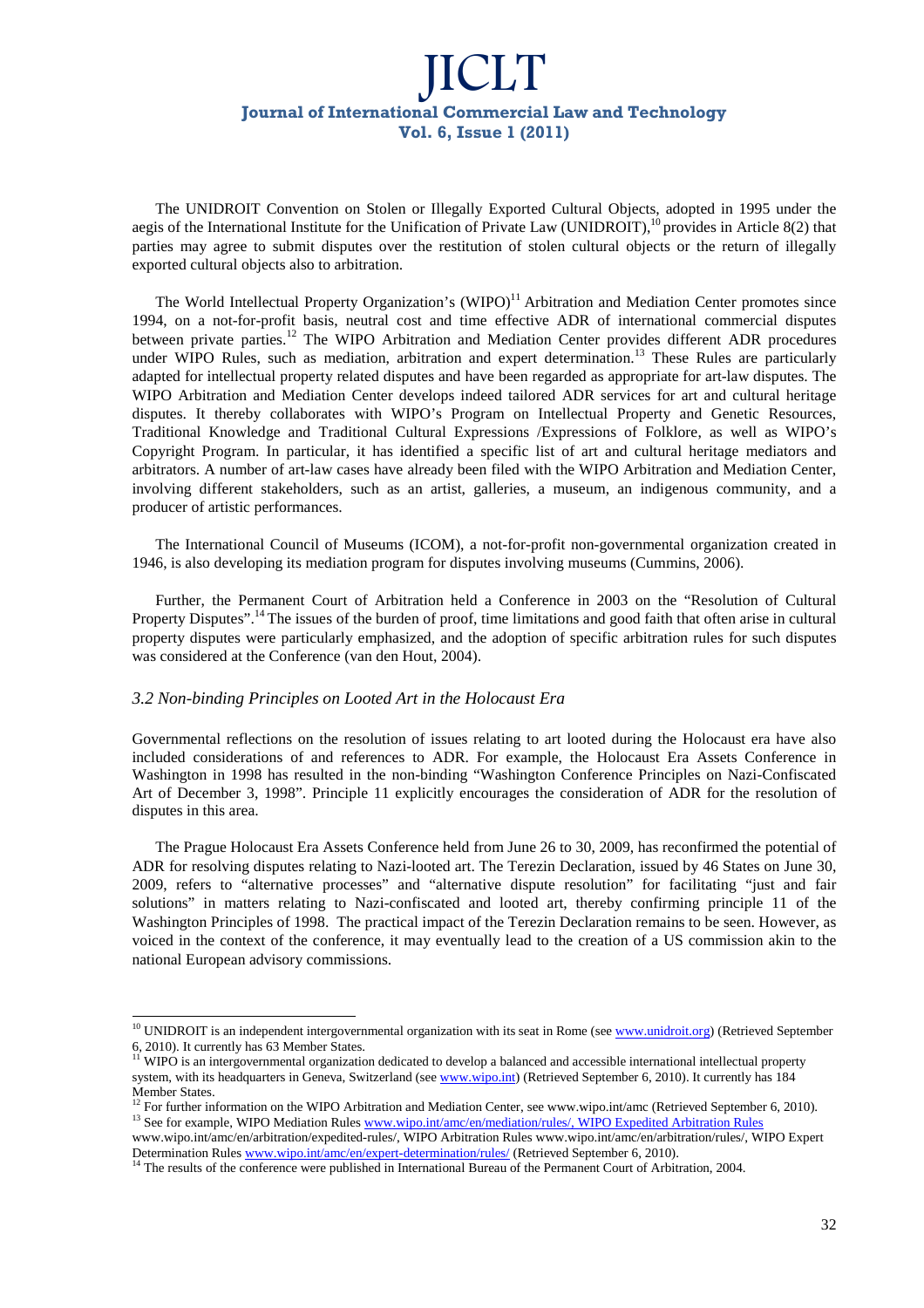### *3.3 Case Collection Efforts*

Efforts have been undertaken by different entities to gather information about art-law cases that were settled out of court. Such listings of settled art-law cases generally cover certain areas of art-law and/or specific jurisdictions. For example, UNESCO has recently engaged in the collection of cases concerning the return of cultural property to its countries of origin or its restitution in case of illicit appropriation. Further, the US law firm Herrick, Feinstein LLP has compiled a chart of "Resolved Stolen Art Claims", which is available online and includes in particular information on the type of cases, the parties and the dispute resolution method, such as litigation, mediation and arbitration (Herrick, Feinstein LLP, 2009). Also, the International Foundation for Art Research (IFAR), a US based not-for-profit educational and research organization dedicated to integrity in the visual arts,<sup>15</sup> makes available a collection of mainly US case law on different art-law topics. This collection also includes a number of cases that were settled out of court.

With its new research project, the Geneva Art-Law Centre aims to compile a comprehensive database of art-law disputes resolved through ADR worldwide. It endeavours to cover as many jurisdictions as possible and a wide variety of art-law areas, and to undertake a thorough analysis of the collected cases.

### **4. The Art-Law Centre Research Project**

The interest of the Geneva Art-Law Centre for alternative resolution methods for art-law disputes dates back to 1997 when it had organized an international conference on this very subject (Byrne-Sutton & Renold, 1999).

### *4.1 The Research Project*

The Geneva Art-Law Centre's new research project on "Alternative Dispute Resolution Mechanisms in Art-Law Disputes" was initiated by Professor Marc-André Renold and officially launched in June 2010. It has received funding from the Swiss National Science Foundation (SNSF).<sup>16</sup> The goal of the research project is to create an Art-Law ADR Database that would provide a record of art-law disputes worldwide, which were resolved by means of ADR methods as defined above.<sup>17</sup> The Art-Law Centre's research team is composed of four art-law PhD candidates (Marie Boillat, Raphaël Contel and the authors of the present article) who work under the guidance of Professor Marc-André Renold, and the topics of the authors' PhD theses are also closely related to the research project.

In particular, the project aims to examine which types of ADR mechanisms are used in art-law disputes, and which are the decisive criteria that have led parties to opt for out-of-court settlement. The project further endeavours to facilitate broader conclusions on the practical, legal and ethical consequences of the current increase in the use of ADR in the art-law sector. In fact, dispute settlement by means of ADR seems to have continuously developed in the recent years and the research project aims to analyze this trend.

It is hoped that the Art-Law ADR Database will provide a practical tool for stakeholders in the art-law sector that are facing disputes and are looking for information on ADR options and case examples. In deadlocked situations such as for the return of the Mayan artefacts to the Guatemalan government<sup>18</sup>, the forecasted result of the Geneva research project may provide an incentive and guidance to conflicting parties for the settlement of their disputes. For instance, by enumerating the different possible solutions and compromises

l

<sup>&</sup>lt;sup>15</sup> For further information on IFAR, see www.ifar.org (Retrieved September 6, 2010).

<sup>&</sup>lt;sup>16</sup> For more information on the SNSF, see www.snf.ch (Retrieved September 6, 2010).

<sup>&</sup>lt;sup>17</sup> See section 0.2 of the present article.

<sup>&</sup>lt;sup>18</sup> See section 1 of the present article.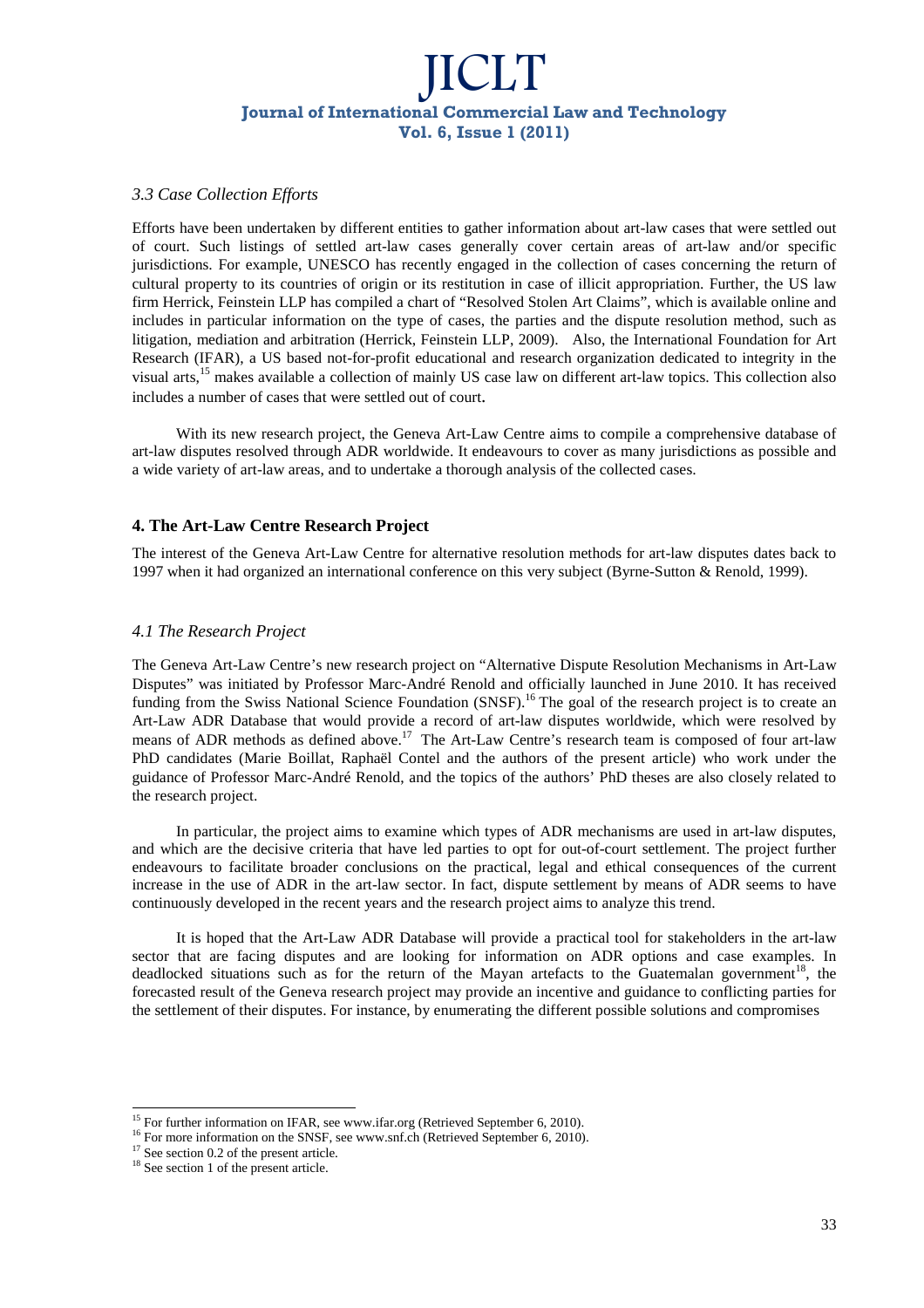reached between cultural institutions museums and other stakeholders, other parties in dispute may be encouraged to explore similar approaches.

### *4.2 The Research Plan*

l

The research project will be conducted in three phases: In the first phase, the structure of the Art-Law ADR Database is put into place and relevant documents and information on art-law cases resolved through ADR are collected. In the second phase, the collected information will be analyzed. In the third phase, the results of the research will be discussed in conferences and made available in an appropriate publication.

Essentially, the project starts with the collection of existing art-related cases worldwide that have been resolved through ADR. Reflecting the variety of art-related issues, the scope of this research project reaches from Holocaust art restitution practice over diplomatic returns of archaeological treasures to private claims regarding authenticity or stolen art matters. The particular interest of the projected study lies in the outcome of these disputes resolved through ADR, such as arbitral awards, settlement agreements reached through mediation or conciliation procedure and "voluntary" or "spontaneous" restitution agreements. This information will be gathered to the extent that it has been published or otherwise made available. In due consideration of the confidentiality that often surrounds these outcomes, the Art-Law Centre's network will be of great importance. Amongst others, the Art-Law Centre is part of an International Research Group GDRI (Groupement de recherche international), a research network, which brings together scientific partners from various countries to coordinate research on the theme of "Cultural Heritage and Art Law".<sup>19</sup> A further challenge the research team will meet is the complexity of certain cases, involving various parties, intermediaries and consultants, as well as the wide geographical scope of the study.

As a next step, the collected information and documents will be registered in the Art-Law ADR Database, which will be tailored for this particular purpose. Each registered work of art will be displayed in the Database together with the necessary documentation for its identification and provenance, as well as a reproduction of the concerned work, where available. The database will serve as a basis for comparison and categorization of the solutions adopted in practice. Hence, in addition to the involved parties or the art object at stake, the categories of the database will also list the method of dispute settlement involved and the achieved result. By including the provenance and description of the art object, as well as a narration of the relevant historical facts, it would be possible to identify whether there are similarities in the reached settlements according to their historical background.

Finally, the gained results will be subject to an in-depth analysis and synthesis – a process which will particularly address the privileged methods and factual circumstances which led to the choice of one or the other method, and more specifically the implicated interests and the manner in which they were taken into consideration in the examined cases. The analysis will focus in particular on cultural property restitution cases.

### **5. ADR at Practice - Case Examples from the Geneva Art-Law Centre's Art-Law ADR Database**

The ongoing practice of ADR in the art-law sector has been a crucial inspiration for the development of this research project. In fact, the Geneva Art-Law Centre has already collected a number of art-law cases that were resolved through ADR. Three of these cases are presented hereafter to illustrate why this research project was initiated. They also give an overview of different types of art-law disputes, typical issues that may arise, as well as the features of the applied ADR methods.

<sup>&</sup>lt;sup>19</sup> Further information regarding the members of the GDRI network and their ongoing research projects see http://www.cecoji.cnrs.fr/article.php3?id\_article=105 and https://dri-dae.cnrs-dir.fr/spip.php?article231 (Retrieved September 6, 2010).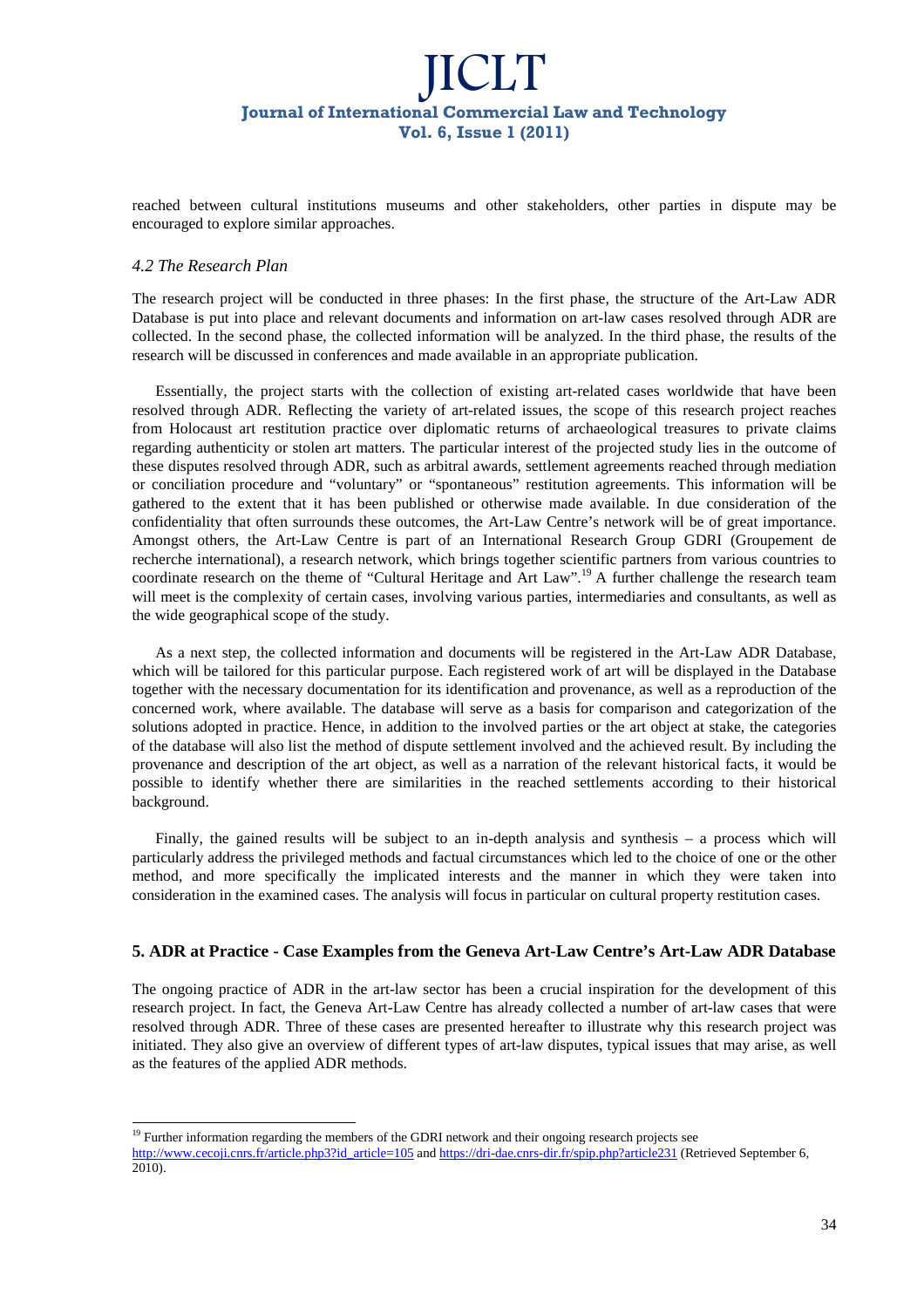#### *5.1 Mediation Agreement between Zurich and Saint-Gall Concerning a Terrestrial Globe*

A creative settlement has been reached in 2006 through mediation, in a dispute between the Cantons of Saint-Gall and Zurich that dates back to the religious wars of 1712.<sup>20</sup> During the so-called second "Battles of Villmergen" between Catholic and Reformed Swiss Cantons, a number of cultural objects that previously belonged to the Abbey Library of Saint-Gall had been transferred to Zurich. Through the signing of a Peace Treaty in 1718 in Baden, Zurich had agreed to return the large part of the cultural objects to the Abbey of Saint-Gall. The rest of it, about 100 manuscripts, books, paintings, astronomical devices and the Prince-Abbot Bernhard Muller's cosmographical Globe are still being kept in the Central Library in Zurich, except for the globe, which is exhibited in the National Museum (Schönenberger, 2009).

The story almost sank into oblivion if it was not for a letter to the editor in a journal from Saint-Gall in 1996, claiming for the canton's ownership of the cultural goods that had remained in Zurich (Lüscher, 2010). The increasing public debate led the Cantonal Executive Council of Saint-Gall to start formal negotiations by addressing a request to the Canton of Zurich for their return (Ibid). The claim was based on legal grounds according to which the objects had never been validly purchased as the applicable federal law on war already prohibited the robbery of cultural goods (Schönenberger, 2009). Zurich however, claimed that the acquisition of property on spoils of war was legitimate under the relevant international law at that time (Ibid).

Moreover, in view of the Peace Treaty and of the restitution that had already been made subsequent to the war, any asserted claims were forfeited or at least time-barred according to international law and therefore void (Ibid). Eight years of unsuccessful negotiations followed – an intolerable situation that led the two cantons to request the Confederation to act as mediator, as provided by the Swiss Constitution of 1999 (Renold, 2009). Under the leadership of a mediation-team assigned by the Swiss Government, political representatives of the two cantons and the responsible body of all the concerned libraries were finally able to settle the dispute in consideration of all the involved interests (Federal Department of Home Affairs, 2006).

A creative solution was negotiated and finally adopted by all the involved parties at the end of April 2006. The settlement agreement provides that Saint-Gall accepts Zurich's ownership in the cultural objects that are in the hands of the National Museum and of the Central Library in Zurich since the happenings of 1712. Zurich recognizes in return, the relevancy of the objects for the cultural identity of Saint-Gall and agrees on an unpaid and indefinite loan of 35 manuscripts that belong to the Central Library Foundation in Zurich. It is also provided that any amendment or termination of the agreement can be made only after 38 years by a joint request from the highest executive of each party.

Furthermore, Zurich approved to produce the exact replica of the cosmographical Globe at its own expense, which has finally been donated to Saint-Gall (Cornu & Renold, 2010). The original is kept at the Swiss National Museum but has been lent to Saint-Gall for an exhibition of a period of four months (Federal Department of Home Affairs). As agreed, an exhibition of the manuscripts took place in September 2006 at the Abbey Library, which were in the following included in a special exhibition that took place between December 2006 and February 2007 (Schönenberger, 2009). The replica in turn was welcomed at the Abbey Library in Saint-Gall accompanied by a celebration in August 2009 and has since then found its place on the World Heritage Site.

In conclusion, the two Cantons reached a mutually satisfactory compromise that underlines the symbolic gesture both parties were willing to make in order to end their dispute. Indeed, instead of concluding with a typical judicial "black or white solution" (Renold, 2009, p. 1104), the parties opted for a solution in-between. With the acceptance of a long-term loan of the precious manuscripts instead of their restitution, they chose to share the benefits of the collection into ownership and proprietorship. In addition, the creation and funding by Zurich of the expensive copy of the cosmographical Globe in exchange of keeping its original, symbolizes Zurich's willingness to donate considerable time and money in order to effectively compensate Saint-Gall's loss.

l

<sup>&</sup>lt;sup>20</sup> The publicly announced agreement was reproduced in French in Cornu & Renold (2010) and is available online at: www.news.admin.ch/NSBSubscriber/message/attachments/2567.pdf (Retrieved September 6, 2010).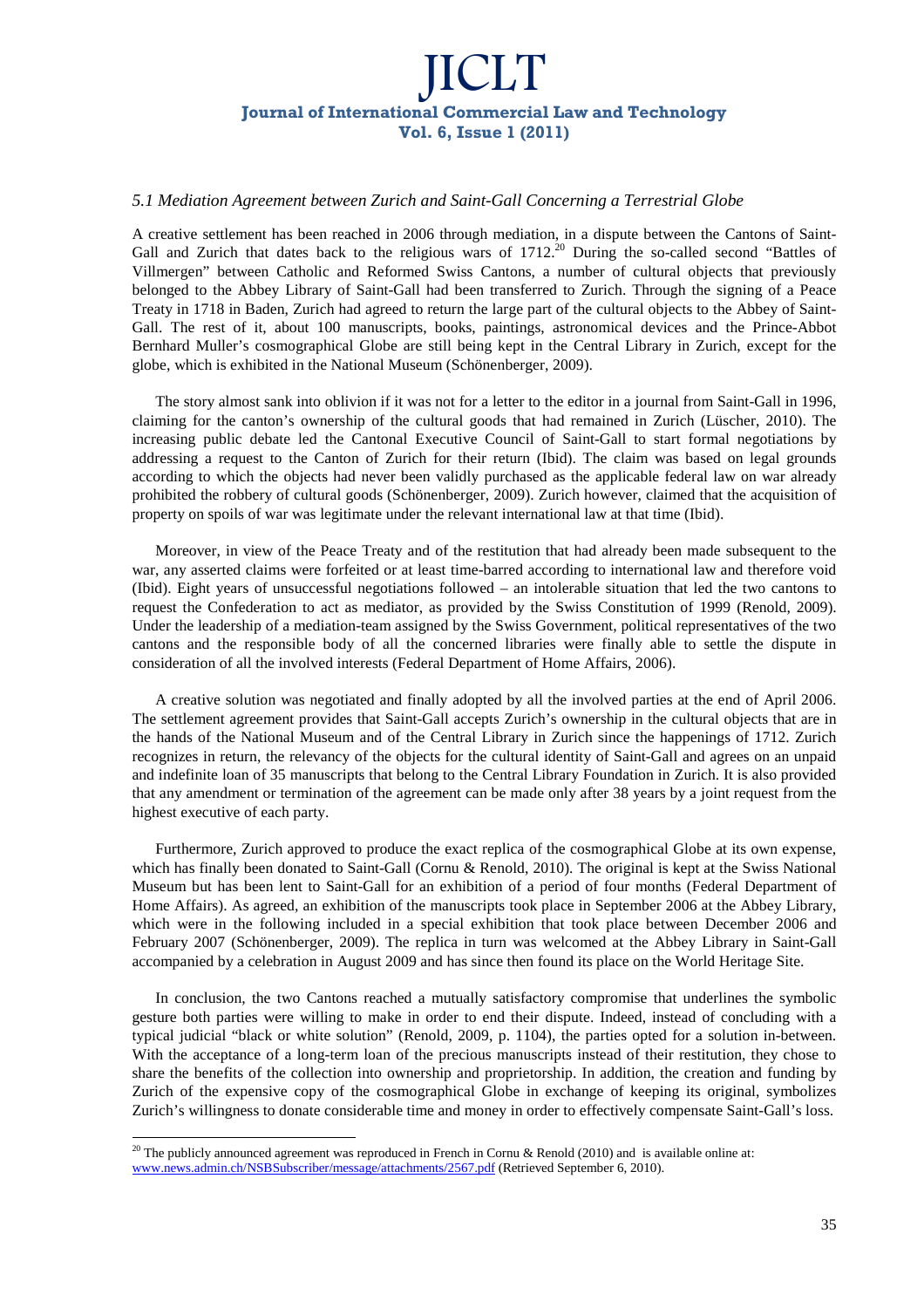### *5.2 Restitution of Four Drawings by the British Museum to the Feldmann Heirs*

When it comes to claims for lost cultural property, intermediary institutions often provide assistance, including governmental advisory commissions, such as the New York State Banking Department's Holocaust Claims Processing Office  $(HCPO)^{21}$ , the UK Department of Culture, Media and Sport Spoliation Advisory Panel<sup>22</sup>, or the German "Advisory Commission on the return of cultural property seized as a result of Nazi persecution, especially Jewish property"<sup>23</sup>, which issue recommendations on a given claim and may be seen as a type of conciliator between the parties at dispute (Theurich, 2009, August). Furthermore, a few non-profit organizations devoted to art research, such as the International Foundation for Art Research (IFAR)<sup>24</sup> or the Commission for Looted Art in Europe  $(CLAE)^{25}$ , also provide information and assistance in a restitution process.

Such an intervention was decisive in a case concerning the legacy of Arthur Feldmann, an art collector from Czechoslovakia with a collection of about 750 Old Master Paintings that were then seized by the Nazis (Flescher, 2006). Arthur Feldmann died in 1941 of torture by the Nazis and his wife deceased in Auschwitz (Percival, 2009). The paintings were largely dispersed but Feldmann's grandson, Uri Peled, located several of them, including four Old Master drawings in the British Museum (Flescher & Wilmers, 2004).<sup>26</sup> Supported by various evidentiary documents, he approached the Museum with his concern.

When the claim for the four drawings became known, an American Professor raised doubts about the provenance of an Old Master drawing she had inherited - "*The Liberation of St. Peter*" originally attributed to Rembrandt (Ibid). That painting was sold at the same Sotheby's auction in 1946 as three of the four drawings from the British Museum, despite the fact that they had all been listed in 1934 in a catalogue raisonné by Otto Benesch as part of the Feldmann collection (Ibid, Hirst, 2004). Hence, the Professor discovered that the Feldmanns had been looting victims and that their heirs were seeking reparation (Flescher & Wilmers).

In search of an "objective and scholarly intermediary" (Ibid), the professor contacted IFAR (Ibid), which agreed to help free of charge and was able to allocate the drawing as part of the Feldmann's former collection. It cooperated with the Feldmann's representatives, the Commission for Looted Art in Europe, in order to reach an agreement and facilitate the restitution (Flescher, 2006). The painting was ultimately donated to the British Museum by Uri Peled after it had been returned to him in November 2004. Sole condition for the settlement was that the name of the American professor be kept confidential;, indeed, she never asked for any monetary compensation (Ibid). If this case had gone to court, confidentiality would indeed have been difficult to maintain in light of the increasing interest in and press coverage of high value art court cases.

The process of restitution for the remaining four drawings was, however, more turbulent. When the Commission for Looted Art in Europe submitted a claim on behalf of the Feldmann family to the British Museum in 2002, the Museum's Trustees acknowledged that the artworks were wrongfully seized" and hence recognized the "unique moral claim" (Trustees of the British Museum, 2005, 2006). The Museum and the CLAE jointly submitted a claim to the Spoliation Advisory Panel in October 2002, indicating as "preferred solution" that "the claimants should be compensated for the full value of the drawings, and that the drawings should remain in the British Museum" (Hirst, 2006), notwithstanding the provisions of the British Museum Act 1963,

 $^{23}$  For additional information on Advisory Commission and its members, see

-

<sup>&</sup>lt;sup>21</sup> For additional information on HCPO see http://www.claims.state.ny.us/index.htm (Retrieved September 6, 2010).

<sup>&</sup>lt;sup>22</sup> For further Information on the Advisory Panel and its reports, see www.culture.gov.uk/what\_we\_do/cultural\_property/3296.aspx (Retrieved September 6, 2010).

http://www.lostart.de/Webs/EN/Kommission/Index.html. (Retrieved September 6, 2010).

<sup>&</sup>lt;sup>24</sup> For more information about the organization as well as an elaborated list of litigated and amicably settled art-disputes, see www.ifar.org (Retrieved September 6, 2010).

<sup>25</sup> For further information on the work of the Commission and its case studies, see http://www.lootedartcommission.com/home (Retrieved September 6, 2010).

<sup>26</sup> The works are: « The Holy Family » by Niccolò dell'Abbate, "St Dorothy with the Christ Child" by a follower of Martin Schongauer, "Virgin and Child adored by St Elisabeth and the infant St John" by Martin Johann Schmidt and "An Allegory on Poetic Inspiration with Mercury and Apollo by Nicholas Blakey". For illustrations, see Commission of Looted Art, 2002.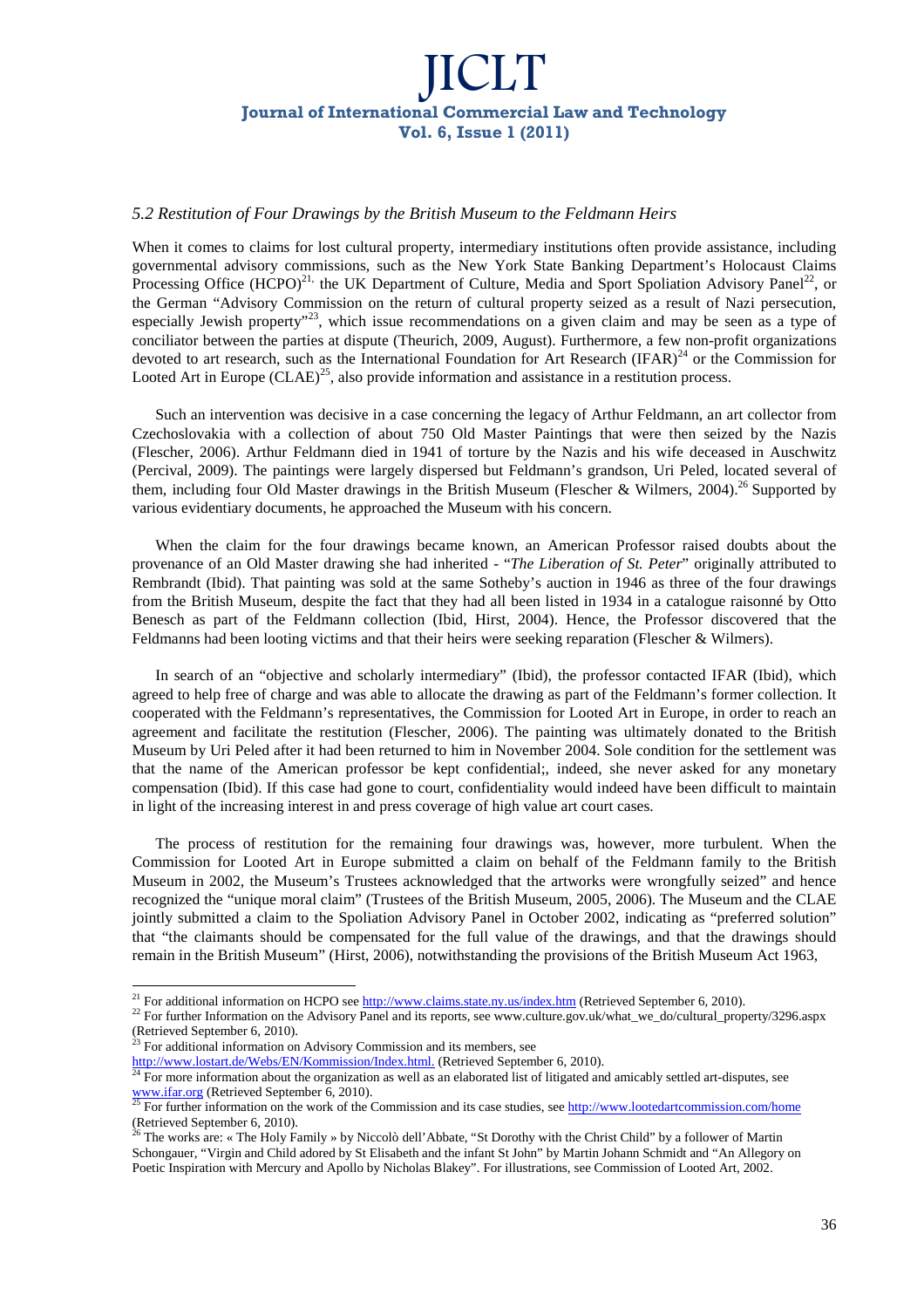stipulating the duty of the Museum to keep the objects comprised in its collections except for one of the few cases expressly permitted by the Act (Section 3).

A few months later, the British Museum appealed to the Attorney-General and asked whether the addressee would be entitled to allow the Museum's Trustees to meet a moral obligation that arises from the Holocaust without the necessity of amending the British Museum Act (Trustees of the British Museum, 2005). The Attorney-General sought the guidance of the High Court whose decision (*Attorney-General v. Trustees of the British Museum*, 2005) ruled out such a return. Indeed, the High Court determined that the courts and judges are committed to upholding the law, and consequently each is obliged to apply the British Museum Act (Ibid, section 37). A compromise of a claim by the heirs of Dr Feldmann to be entitled to the drawings, such as the recognition that the drawing had never been part of the collection, would not involve any breach of the British Museum Act (Ibid). However, moral considerations alone would not justify a compromise or exception. Solely a statutory authority, which was missing in this case, could permit a divergence from statutory obligations (Ibid).

Regardless of the significant consequences of this decision for any further restitution claims asserted against national museums and galleries in the United Kingdom, its Trustees faced a challenging situation (Copping, 2008). On the one hand, the Museum had admitted their moral accountability to the Feldmann family and made every effort to meet their claim. On the other hand, it was clear that the Museum could not carry out any restitution under existing law without the authority of an Act of Parliament (Trustees of the British Museum, 2005).

After the High Court's decision, the Spoliation Advisory Panel concluded with the following recommendation: the Feldmann heirs should receive an ex gratia payment from the government for the four drawings as the British Museum was barred by law to restitute them (Hirst, 2006). It rejected the remedy of a legal compensation, given that the heirs were lacking a legal claim (Ibid). An ex gratia payment would instead reflect "the strength of the claimants' moral claim" and moreover allow the drawings to remain in the British Museum collection (Ibid). The sum of  $\pounds$  175,000 had been determined in accordance with individual evaluations by several art experts (Ibid). It suggested that the government should cover these costs "as no legal ability or moral blame rest[ed] with the British Museum" (Trustees of the British Museum, 2006), what the British authorities, in fact, finally effected (Associated Press, 2006).

This case has certainly contributed to the perceived need for a revision of Nazi-looted art policies in the United Kingdom, and a "Holocaust (Stolen Art) Restitution Bill"<sup>27,</sup> which would allow victims of Nazi-Looted art to choose compensation or restitution, is now before the British Parliament (Percival 2009).

### *5.3 The Altmann Arbitration Case*

l

Certainly one of the major contemporary restitution cases concerns Maria Altmann and her battle to recover six Gustav Klimt masterpieces, formerly owned by her uncle, the affluent Ferdinand Bloch-Bauer - patron of Klimt himself (Burris & Schoenberg, 2005). After their confiscation by the Nazis, three of them were transferred to the Austrian State Gallery in Vienna, partly relying on the will of Ferdinand's wife Adele asking in 1923 for the paintings to be bequeathed to the Gallery (Schönenberger, 2009). To the greatest regret of the heirs, their lawyer acknowledged the donation in exchange for the return of some other items, adding further complication to the case (Choi, 2005).

Subsequent to Austria's change of legislation in 1998, enacting post-war restitution laws to facilitate the return of expropriated artworks to their rightful owners, Maria Altmann sought justice. Unable to afford the filing fees a lawsuit in an Austrian court would have required - as they are based on the proportion to the amount

 $27$  The Holocaust (Stolen Art) Restitution Bill is available on the Parliament's website at

http://www.publications.parliament.uk/pa/cm200809/cmbills/035/09035.i-i.html (Retrieved September 6, 2010).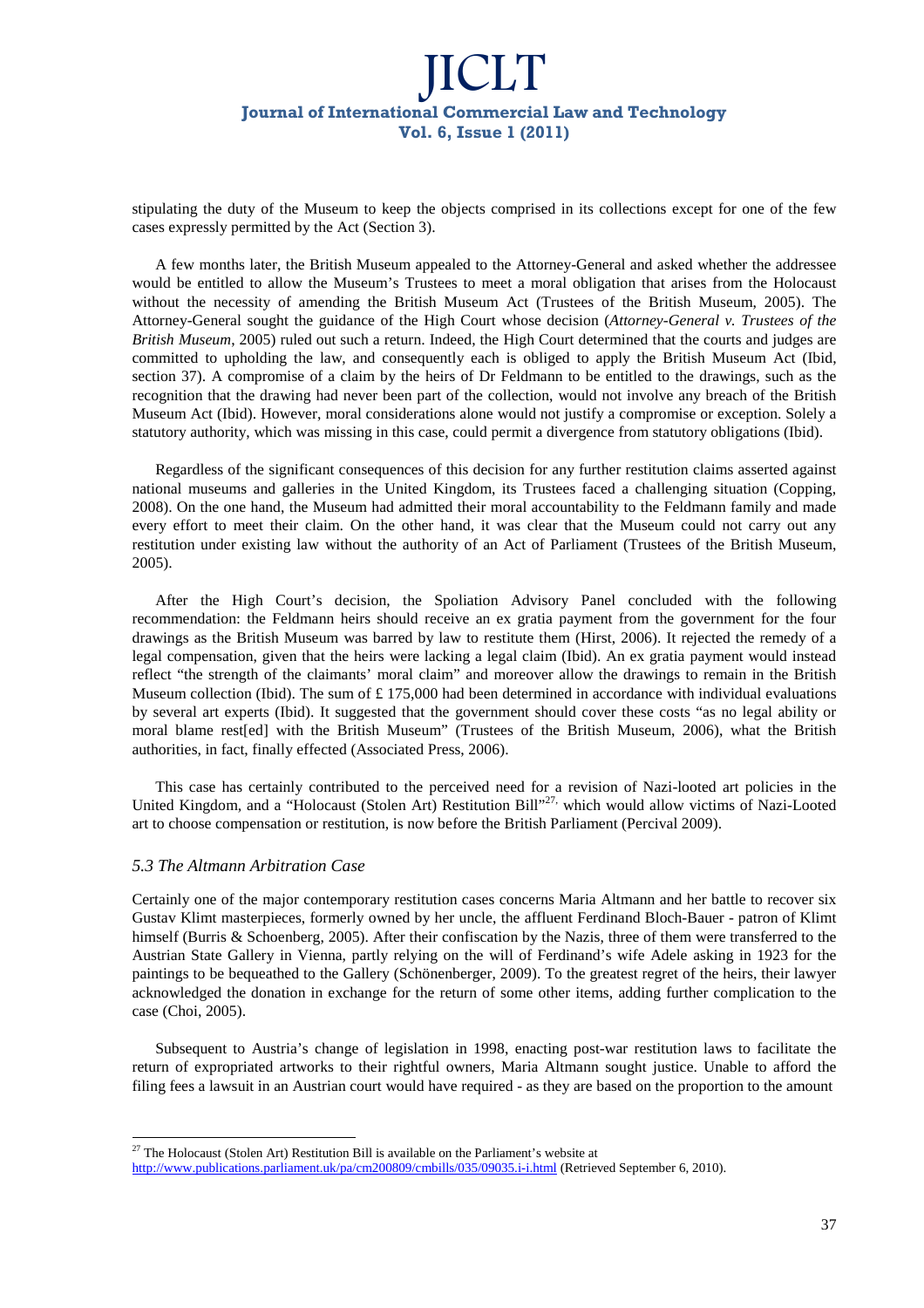in dispute - the Californian resident ultimately filed suit against the Republic of Austria in the United States of America (Burris & Schoenberg).

Before any judge was able to verify the substantive merits of her allegations for unlawful expropriation, this landmark case was appealed before the U.S. Supreme Court on the issue of sovereign immunity (Ibid). Eventually, the Court ruled in *Altmann v. Republic of Austria* that the Austrian government was not falling under the immunity exemption and that Maria Altmann could proceed with her claim (at 688, 697)28. Four years of strenuous litigation had passed, when the parties agreed to meet for a settlement conference. During that conference, the parties consented to initiate a binding arbitration proceeding in Austria before an arbitral tribunal of three arbitrators (Choi). In a first arbitral award of January 15, 2006, the arbitral tribunal decided in favor of Maria Altmann and her family, and ordered the Austrian government to return all five of the paintings to Maria Altmann (*Maria V. Altmann, Francis Gutmann, Trevor Mantle, George Bentley, and Dr. Nelly Auersperg v. Republic of Austria,* 2006). In a second arbitral award of May 7, 2006, the arbitral tribunal rejected the restitution claim for a sixth painting which had a different background than the five others (Ibid). The five paintings were finally sold for a record setting amount to Ronald S. Lauder, who displayed them at the Neue Galerie in New York (Glazer, 2006).

The Altmann case attracted much attention from other Holocaust victims, encouraged to seek redress in U.S. courts for the restitution of artworks, and judicial authorities worldwide (Choi). In deciding to withdraw the state's immunity, the U.S. Supreme Court "reversed years of precedent to the contrary (...) and open[ed] the door to other suits against foreign nations in U.S. courts" (Ibid, p. 175).

Whereas the outcome of the lawsuit enabled the Altmann family to start negotiations with Austria, the negative repercussions of litigating such profoundly moral and strategic cases are not negligible (Neuborne, 2002; Burris & Schoenberg, 2005). In the multi-jurisdictional context of the claim combined with the involvement of a state institution, a lawsuit may indeed impede on the relationship between states and their museums. The fact that purchasers of stolen art are barred from obtaining good title possession of the artwork in the U.S.A., even if they had acquired the property in good faith, may certainly have contributed to the increase in lawsuits in U.S. courts (Mann, 2008).

Litigation indeed often proves detrimental to involved parties, which is why more and more cases are settled out of court. In light of the disparity of cases, a tailored settlement approach and agreement are essential (Ibid). The hope remains for the Supreme Courts' ruling in *the Altmann* case to be a strong incentive for owners of looted art to resolve their disputes in an amicable way (Bazyler & Kearston, 2004).

### **6. Conclusion**

l

These cases reflect the recent promising developments in the resolution of art-related disputes. Alternative resolution methods are indeed gaining international interest at the level of governments, international institutions and other stakeholders in the art and cultural property sector and have provided an incentive for the creation of the ADR Art-Law Database. With this research project, the Geneva Art-Law Centre endeavors to positively contribute to this trend in reporting on the success of alternatively resolved art-law disputes.

 $28$  Holding that the Foreign Sovereign Immunities Act (1976) and in particular its expropriation prohibition would apply retroactively to all actions.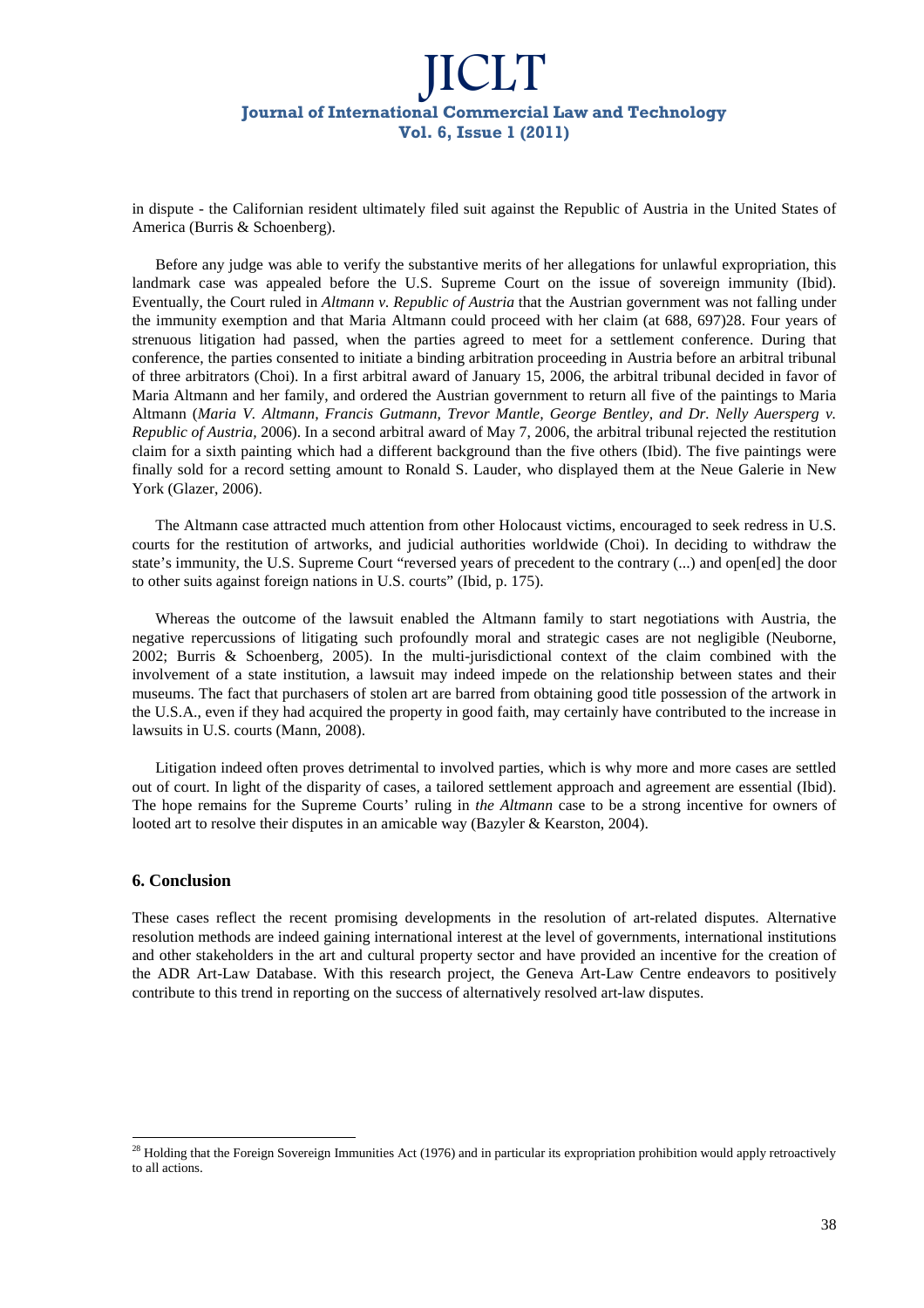### **References**

- 1. Altmann v. Republic of Austria, 541 U.S. 677 (2004). Retrieved September 6, 2010, from www.adele.at/US\_Supreme\_Court/us\_supreme\_court.html.
- 2. Associated Press (2006, April 26). U.K. to Pay Heirs of Nazi-Looted Art on Display in British Museum. Ha'aretz, Retrieved September 6, 2010, from www.haaretz.com/news/u-k-to-pay-heirs-of-nazi-looted-arton-display-in-british-museum-1.186437.
- 3. Attorney General v Trustees of the British Museum (Commission for Looted Art in Europe intervening), EWHC 1089 (Ch), (2005) Ch 397. Retrieved September 6, 2010, from LexisNexis Academic Database.
- 4. Bazyler M. & Kearston E. G. (2004). Holocaust Restitution Litigation in the United States. In 2004 ACLU International Civil Liberties Report, pp. 11-25. Retrieved September 6, 2010, from http://www.aclu.org/files/iclr/bazyler.pdf.
- 5. British Museum Act (1963), Chapter 24. Retrieved September 6, 2010, from http://www.britishmuseum.org/PDF/BM1963Act.pdf.
- 6. Burris, D. S., Schoenberg E. R. (2005). Reflections on Litigating Holocaust Stolen Art Cases, Vanderbilt Journal of Transnational Law, Volume 39, Number 4, pp. 1041-1050.
- 7. Byrne-Sutton, Q. (1998). Arbitration and Mediation in Art-Related Disputes, in Arbitration International, Volume 14, Number 4, pp. 447 – 455.
- 8. Byrne-Sutton, Q., Renold, M.-A. (1999). Resolution Methods for Art-Related Disputes. Studies in Art Law. Volume 11. Zurich: Schulthess Polygraphischer Verlag.
- 9. Choi, S. (2005). The Legal Landscape of the International Art Market After Republic of Austria v. Altmann. Northwestern Journal of International Law & Business, Volume 26, pp. 167-200.
- 10. Commission of Looted Art Europe (2005, May 27). Application for Restitution of Nazi-Looted Drawings Turned Down. Press Release. Retrieved September 6, 2010 from www.lootedartcommission.com/MEVLYL26731.
- 11. Commission of Looted Art Europe (May 27, 2002). CLAE and British Museum Joint Press Release: British Museum receives restitution claim. Press Release. Retrieved September 6, 2010, from www.lootedartcommission.com/MFT71A24052.
- 12. Copping, J. (2008, October 18). National galleries to hand back Nazi art. Telegraph. Retrieved September 6, 2010, from www.telegraph.co.uk/news/uknews/3222413/National-galleries-to-hand-back-Nazi-art.html.
- 13. Cornu, M. & Renold, M.-A. (2010). New developments in the restitution of cultural property: Alternative means of dispute settlement. International Journal of Cultural Property, Volume 17, Issue 1, pp. 1-31.
- 14. Cummins, A. (2006). Promoting the use of Mediation in Resolution of disputes over the Ownership of objects in Museum Collections: Statement by the President of ICOM Alissandra Cummins. Retrieved September 6, 2010 from http://icom.museum/statement\_mediation\_eng.html.
- 15. Federal Department of Home Affairs FDHA (April 27, 2006). Kulturgüterstreit St-Gallen Zürich: Erfolgreicher Abschluss der Vermittlung des Bundes. Press Release. Retrieved September 6, 2010, from www.news.admin.ch/message/index.html?lang=de&msg-id=4853.
- 16. Flescher, S. (2006). The British Museum Exhibits 5 Drawings once Looted From Feldmann Collection, IFAR Journal, Volume 9, Number 1, pp. 13-14.
- 17. Flescher, S. & Wilmers, G. (2004). American Owners Restitute Nazi-Looted Drawing to Feldmann Family – IFAR Acts as Intermediary. IFAR Journal, Volume 7, Number 2, 2004, pp. 12- 18.
- 18. Glazer, A. (2006, June 19). N.Y. museum buys controversial Klimt art. Times. Retrieved September 6, 2010, from www.adele.at/Press%20Clippings%20Zusammenfassung%20Presse/Press\_Clippings\_2006\_English/Article June 19 2006 Times/article june 19 2006 times1.html.
- 19. Herrick, Feinstein LLP (2009). Resolved Stolen Art Claims, Claims for Art Stolen During the Nazi Era and World War II, Including Nazi-Looted Art and Trophy Art. Retrieved September 6, 2010 from www.herrick.com/siteFiles/LegalServices/A509D2F79A206B3E1874858CFD50413D.pdf.
- 20. Hirst, D. (2006, April 27). Report of the Spoliation Advisory Panel in Respect of Four Drawings Now in the Possession of the British Museum. Fifth Report of the Spoliation Advisory Panel. Retrieved September 6, 2010, from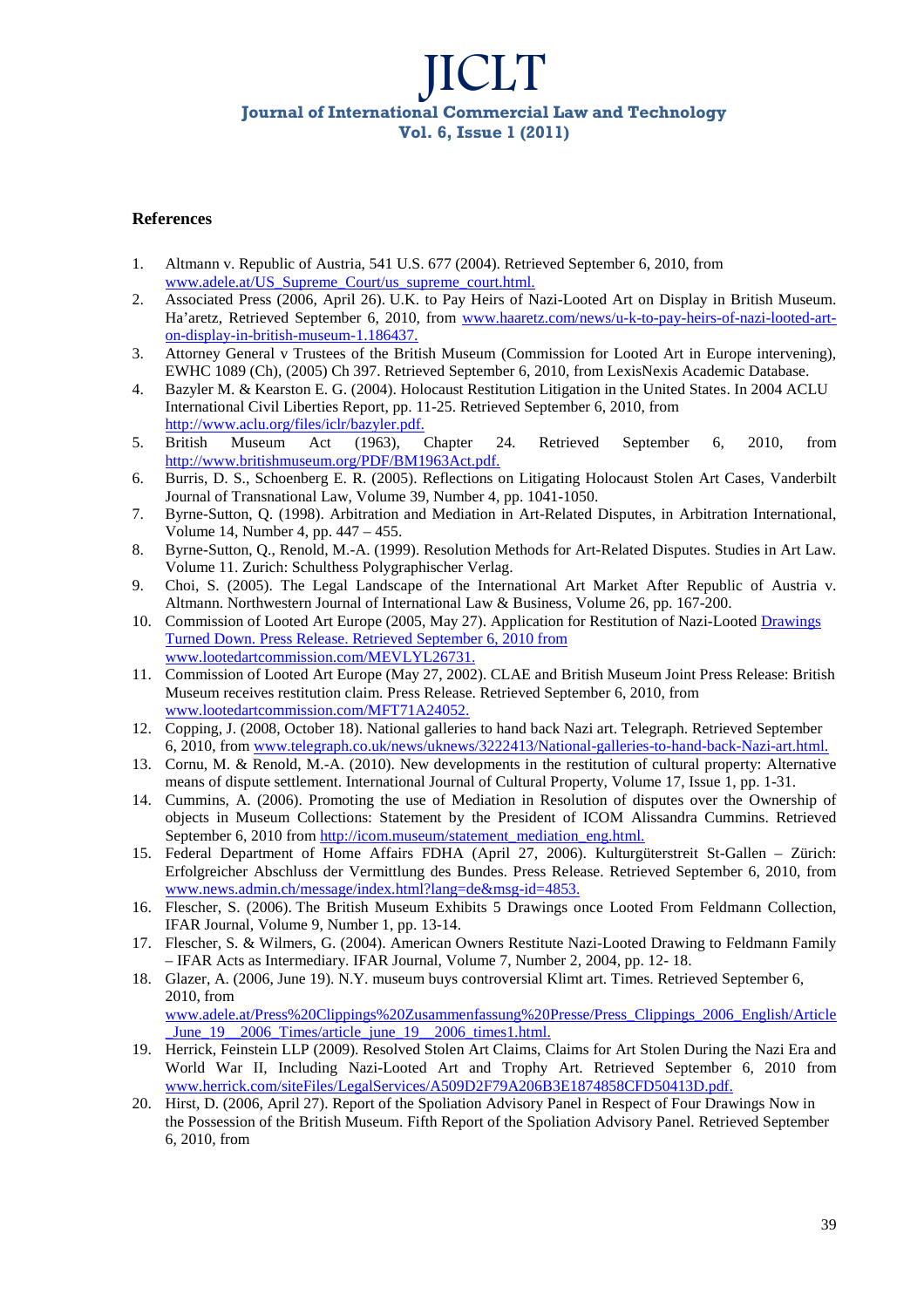http://webarchive.nationalarchives.gov.uk/+/http://www.culture.gov.uk/images/publications/HC1052\_SAPr eSASA.pdf.

- 21. ICOM Legal Affairs and Properties Committee (2005, June). Meetings of ICOM Advisory Committee and Executive Council: Report from the Legal Affairs and Properties Committee, International Mediation Process for the Resolution of Ownership of Object in Museum Collections. 2005/LEG.06. Retrieved September 6, 2010 from http://icom.museum/download/68/doc-eng.doc/2005LEG06-eng.pdf.
- 22. IFAR. Guatemala Claims Pre-Columbian Objects at Boston Museum of Fine Arts, Case Summary. Retrieved September 6, 2010 from http://www.ifar.org/case\_summary.php?docid=1179695985
- 23. International Bureau of the Permanent Court of Arbitration (2004). Resolution of Cultural Property Disputes: Papers emanating from the seventh PCA International Law Seminar, May 23, 2003. The Hague : Kluwer Law International.
- 24. Kaufmann-Kohler, G. (1999). Art et Arbitrage : Quels enseignements tirer de la résolution des litiges sportifs. In Resolution methods for art-related disputes, Studies in Art Law, 11 (pp. 123 – 151). Zurich: Schulthess Polygraphischer Verlag.
- 25. Lew, J. D. M., Mistelis, L. A., and Kröll, S. M. (2003). Comparative International Commercial Arbitration. The Hague: Kluwer Law International.
- 26. Lüscher, G. (2010, February 14). Himmel und Erde, NZZ am Sonntag. Retrieved September 6, 2010, from www.nzz.ch/nachrichten/wissenschaft/himmel\_und\_erde\_1.4954311.html.
- 27. Majken Hofmann, Anna Lokrantz, Maria Müller, Andreas Müller Hofmann und Lena Müller Hofmann, and Maria V. Altmann, Francis Gutmann, Trevor Mantle, George Bentley and DDr. Nelly Auersperg v. Republic of Austria (2006, May 7). Arbitral award. Retrieved September 6, 2010, from http://bslaw.com/altmann/Zuckerkandl/Decisions/decision.pdf (in German).
- 28. Mann, S. K. (2008). What's a Survivor to Do An Inquiry into Various Options and Outcomes for Individuals Seeking Recovery of Nazi-Looted Art, Loyola University Chicago International Law Review, Volume 5, Issue 2, pp. 191-208.
- 29. Maria V. Altmann, Francis Gutmann, Trevor Mantle, George Bentley, and DDr. Nelly Auersperg v. Republic of Austria (2006, January 15). Arbitral award. Retrieved September 6, 2010, from http://bslaw.com/altmann/Klimt/award.pdf (in German).
- 30. Neuborne, B. (2002). Preliminary Reflections on Aspects of Holocaust-Era Litigation in American Courts. Washington University Law Quaterly, Fall 2002, pp. 795 - 834.
- 31. New York Convention (1958, June 10). Convention on the Recognition and Enforcement of Foreign Arbitral Awards, New York. Retrieved September 6, 2010, from www.uncitral.org/uncitral/en/uncitral\_texts/arbitration/NYConvention.html.
- 32. Palmer, N. (2009). Alternative Procedures Litigation: The Best Remedy? In L. V. Prott (Ed.), Witnesses to History, A Compendium of Documents and Writings on the Return of Cultural Objects (pp. 358 - 368), Paris: UNESCO publication.
- 33. Percival J. (2009, March 28). Plan for art looted by Nazis to be returned to owners. The Guardian. Retrieved September 6, 2010, from www.guardian.co.uk/artanddesign/2009/mar/28/holocaust-stolen-artrestitution-bill.
- 34. Renold, M.-A. (2009). Arbitration and Mediation as Alternative Resolution Mechanisms in Disputes Relating to the Restitution of Cultural Property. In Crossing Cultures: Conflict, Migration and Convergence (pp. 1104-1106). Melbourne: Melbourne University Press.
- 35. Renold, M.-A. (2003). Stolen Art: The Ubiquitous Question of Good Faith, in: International Bureau of the Permanent Court of Arbitration (ed.), Resolution of Cultural Property Disputes: Papers emanating from the seventh PCS International Law Seminar, May 23, 2003, The Hague, Kluwer Law International, (pp. 251- 263).
- 36. Schönenberger, B. (2009). Restitution von Kulturgut. Berne: Stämpfli Verlag AG.
- 37. Siehr, K. (2009). Internationale Schiedsgerichtsbarkeit über Kulturgut-Streitigkeiten, Resolving International Conflicts, Liber Amicorum Tibor Várady (pp. 255 f.). Budapest, New York: CEU Press.
- 38. Theurich, S. (2009, August). Update on alternative dispute resolution in the art and cultural heritage sector. In e-bulletin, International Bar Association, Art, Cultural Institutions and Heritage Law Committee.
- 39. Theurich, S. (2009, July). Art and Cultural Heritage Dispute Resolution, WIPO Magazine, Issue 4, (pp. 17- 19).